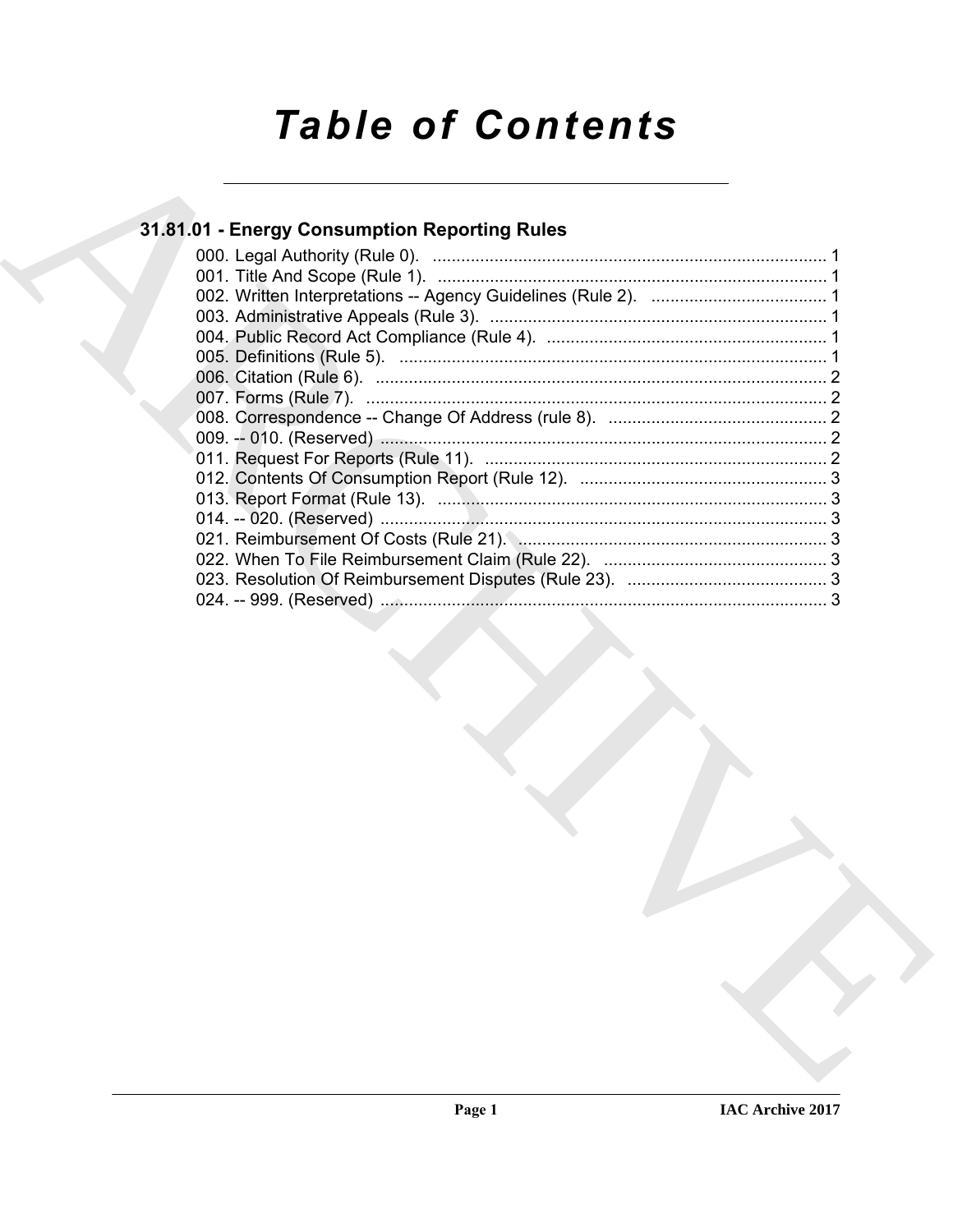#### **IDAPA 31 TITLE 81 CHAPTER 01**

#### **31.81.01 - ENERGY CONSUMPTION REPORTING RULES**

#### **GENERAL PROVISIONS RULES 0 THROUGH 10**

#### <span id="page-1-1"></span>**000. LEGAL AUTHORITY (RULE 0).**

These rules are promulgated pursuant to the authority of the Electric and Natural or Manufactured Gas Consumption from Ground Water Pumping Act (hereinafter the Energy Consumption Act), Chapter 13, Title 62, Idaho Code, and the Public Records Act, Section  $74-107(13)$ , Title 74, Idaho Code.

#### <span id="page-1-2"></span>**001. TITLE AND SCOPE (RULE 1).**

The title of these rules is the "Energy Consumption Reporting Rules." These rules apply to all suppliers of electricity, or natural or manufactured gas, including public utilities, municipal, mutual nonprofit, and cooperative corporations. These rules should be construed in connection with the Energy Consumption Act, the Public Utilities Law, the Public Records Law, and other applicable state laws. Procedures in these Energy Consumption Reporting Rules will be liberally interpreted to secure a just, speedy and economical determination of issues presented to the Commission. Unless prohibited by statute or rule of substantive law, the Commission may permit deviation from procedural rules in these rules when it finds compliance with them is impracticable, unnecessary or not in the public interest.

 $(4-26-95)$ 

#### <span id="page-1-3"></span>**002. WRITTEN INTERPRETATIONS -- AGENCY GUIDELINES (RULE 2).**

<span id="page-1-0"></span>**31.41601 CHAPTER 01**<br> **SHATOI - ENERGY CONSUMPTION REPORTING RULES**<br>
THE AL AITTION TRITED ATTENDATION IS INTERFECTIVE ARCHIVES TO A CHAPTER CONSUMPTION IS INTERFECTIVE AND CONSULTABLE TO A CHAPTER CONSULTABLE TO A CHA The Supervisor of the Commission's Engineering Section is authorized to make and give informal interpretations of the terms and definitions found in the Energy Consumption Act and these rules. Written interpretations to these rules in the form of explanatory comments accompanying the notice of proposed rulemaking that originally proposed the rules and review of comments submitted in the rulemaking decision adopting these rules are published in the issues of the Idaho Administrative Bulletin proposing or adopting the rules. The Commission Secretary may be contacted in writing at the Idaho Public Utilities Commission, PO Box 83720, Boise, Idaho 83720-0074, or may be reached by telephone at (208) 334-0300. The Commission reserves to itself the authority to issue formal declaratory orders construing these rules. (4-26-95) construing these rules.

#### <span id="page-1-4"></span>**003. ADMINISTRATIVE APPEALS (RULE 3).**

All administrative procedures under these rules are conducted under the Commission's Rules of Procedure, IDAPA<br>31.01.01.000 et seq. (4-26-95) 31.01.01.000 et seq.

#### <span id="page-1-5"></span>**004. PUBLIC RECORD ACT COMPLIANCE (RULE 4).**

The energy consumption reports required by these rules are exempt from public disclosure and copying under Section 74-107(13), Idaho Code. (4-5-00) 74-107 $(13)$ , Idaho Čode.

**01. Report Summaries**. The Department may make summaries of such reports available upon written request provided that the identity of individual customers or accounts is protected from public disclosure and cannot be ascertained from the summaries. (4-26-95)

**02. Consumption Reports**. The Department may release consumption reports to state and federal entities for research purposes provided the identity of individual customers or accounts is protected from public disclosure and cannot be ascertained from the reports. (4-26-95)

#### <span id="page-1-7"></span><span id="page-1-6"></span>**005. DEFINITIONS (RULE 5).**

Whenever any term used in these rules is defined or referred to in the Energy Consumption Act, that term takes its statutory definition in these rules. The following terms used in these rules are defined: (4-26-95) statutory definition in these rules. The following terms used in these rules are defined:

- <span id="page-1-8"></span>**01. Commission**. The Idaho Public Utilities Commission. (4-26-95)
- <span id="page-1-9"></span>**02. Consumption Reports**. The reports created by the energy suppliers as authorized by these rules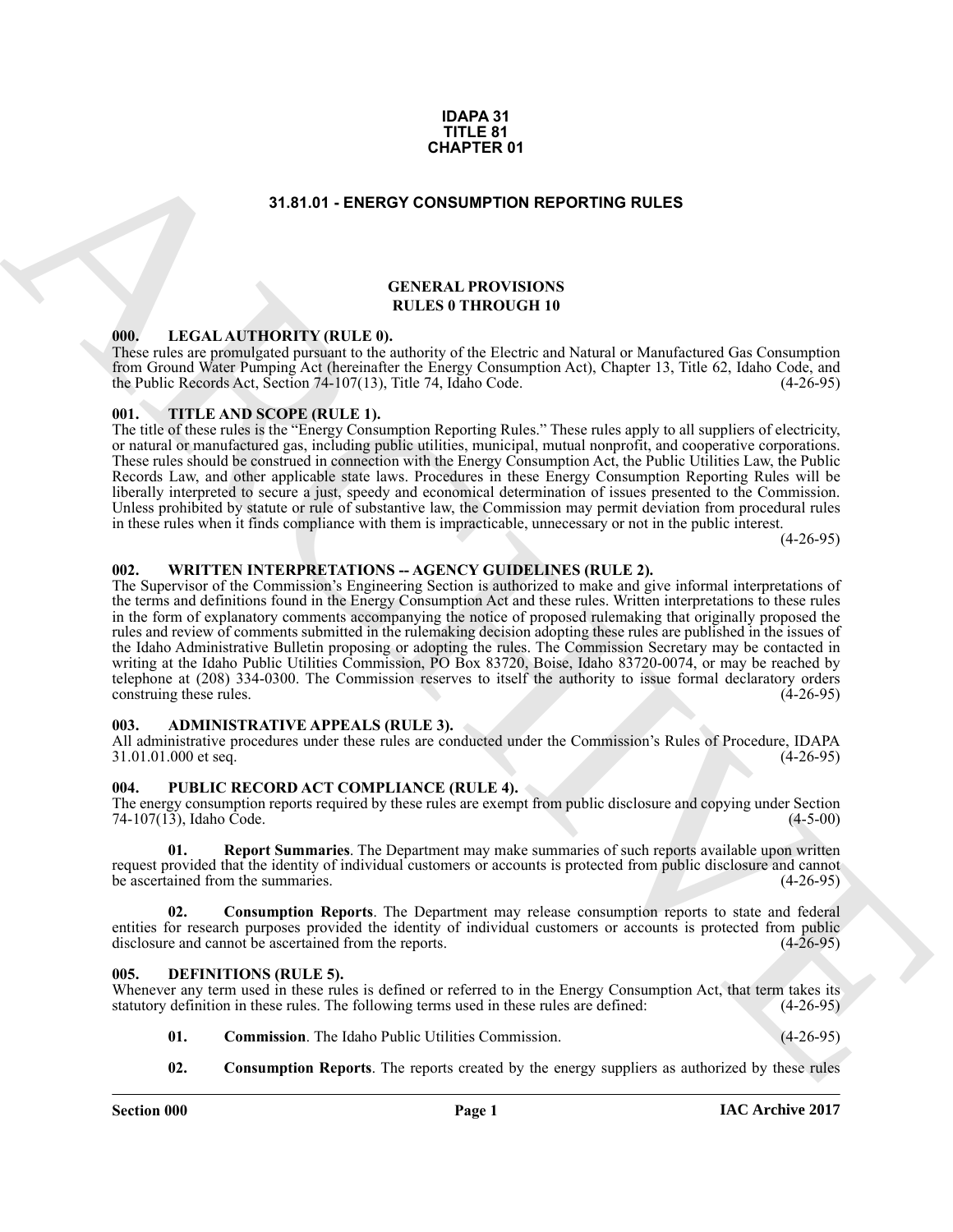and submitted to the Department. (4-26-95)

<span id="page-2-9"></span><span id="page-2-8"></span>**03. Department**. The Idaho Department of Water Resources. (4-26-95)

**04. Energy Suppliers**. All suppliers of electric power and natural or manufactured gas including all public utilities, municipal, mutual nonprofit, and cooperative corporations providing energy to an irrigation customer.  $(4-26-95)$ 

**05. Geographic Areas**. Hydrological basins with boundaries determined by the Department. The geographic areas are depicted in the Appendix to these rules. (4-26-95)

<span id="page-2-11"></span><span id="page-2-10"></span>**06. Irrigation Customer**. A customer pumping ground water that is: (4-26-95)

**a.** Receiving service from an energy supplier under an irrigation service tariff or rate schedule; or  $(4-26-95)$ 

<span id="page-2-13"></span><span id="page-2-12"></span>**b.** Irrigating three (3) or more acres if such information is known to the energy supplier. (4-26-95)

**07.** Irrigation Season. As used in these rules means the calendar period from March 1 through October energy supplier's billing cycles that include the calendar period. (4-26-95) 31 or the energy supplier's billing cycles that include the calendar period.

**08.** Service Location. The geographic position of the irrigation customer's pumping location(s) by address, pole number, legal description, longitude-latitude designations, or other description of where the service is delivered, to the extent such information is readily available to the energy supplier. (4-26-95) delivered, to the extent such information is readily available to the energy supplier.

#### <span id="page-2-0"></span>**006. CITATION (RULE 6).**

**Foother Demonston Theorem School (Alle Control Control Control Control Control Control Control Control Control Control Control Control Control Control Control Control Control Control Control Control Control Control Contr** The official citation of these rules is IDAPA 31.81.01.000 et seq. For example, this rule is cited as IDAPA 31.81.01.006. In documents submitted to the Department or issued by the Department, these rules may be cited as ECR 6. (4-26-95) ECR. For example, this rule is cited as ECR 6.

#### <span id="page-2-14"></span><span id="page-2-1"></span>**007. FORMS (RULE 7).**

The Department is authorized to produce and distribute forms to carry out these rules. (4-26-95)

#### <span id="page-2-5"></span><span id="page-2-2"></span>008. CORRESPONDENCE -- CHANGE OF ADDRESS (RULE 8).

**01. Department's Mailing Address**. All correspondence with the Department regarding these rules or energy consumption reports should be addressed to:

<span id="page-2-7"></span><span id="page-2-6"></span>Water Allocation Bureau Idaho Department of Water Resources PO Box 83720 Boise, ID 83720-0098

The street address is: 322 E. Front St., Boise, ID 83720-0098. (4-26-95)

**02. Supplier's Mailing Address Must be Provided to Department**. Each energy supplier shall provide the Department with a name or department and its mailing address for the purpose of receiving notices and correspondence. Any change of address should be reported to the Department in writing. (4-26-95)

#### <span id="page-2-3"></span>**009. -- 010. (RESERVED)**

#### **REPORTING RULES RULES 11 THROUGH 20**

#### <span id="page-2-15"></span><span id="page-2-4"></span>**011. REQUEST FOR REPORTS (RULE 11).**

No later than July 1 of each year, the Department may request consumption reports from energy suppliers for the current irrigation season. (4-26-95) current irrigation season.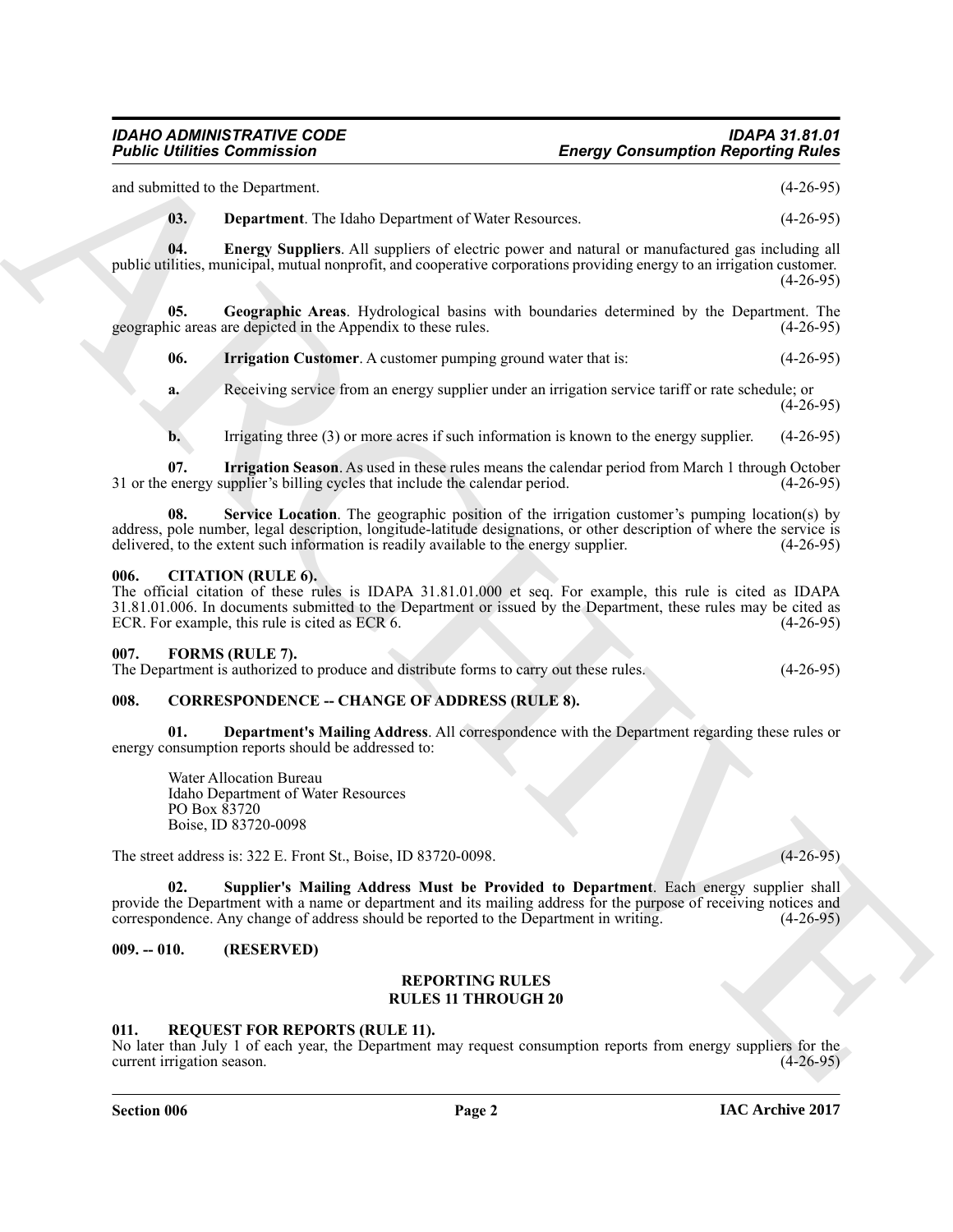<span id="page-3-13"></span>**01.** Notification by Department. The Department shall notify energy suppliers serving specific incertiation reports must be submitted. (4-26-95) geographic areas that consumption reports must be submitted.

<span id="page-3-14"></span>**02. Submission of Consumption Reports**. Once the Department requests the consumption reports, such reports shall be prepared and submitted to the Department as soon as possible following the close of the irrigation season but no later than January 5 of the following year. (4-26-95) irrigation season but no later than January 5 of the following year.

#### <span id="page-3-8"></span><span id="page-3-7"></span><span id="page-3-0"></span>**012. CONTENTS OF CONSUMPTION REPORT (RULE 12).**

**From the communistics**<br>
Uniformized the properties and the properties and content in the properties and content in the communistic state of the content in the content in the content in the content in the content in the c **01. Content of Consumption Reports**. Each consumption report shall contain, to the extent available, the full name of the customer, customer account number, service location, service location identification number, and the amount of energy consumed in kilowatt hours (KWH), or cubic feet of gas, or other applicable volume measurement for each service location. For each service location, the annual consumption report shall indicate the customer's energy consumption for each billing period during the irrigation season and the total energy consumption for the entire irrigation season.

<span id="page-3-9"></span>**02. Geographic Area(s) Covered in Consumption Report**. The energy supplier may file a consumption report covering the specific geographic area(s) set forth in the Department's notice or, at the discretion of the supplier, a report that encompasses a larger territory so long as the Department's designated areas are included.  $(4-26-95)$ 

#### <span id="page-3-12"></span><span id="page-3-1"></span>**013. REPORT FORMAT (RULE 13).**

Consumption reports will be forwarded to the Department in an electronic storage media in a format mutually acceptable to the Department and the energy supplier. If an agreement is not reached or if the supplier is unable to provide the consumption report in electronic media, the report shall be submitted in writing. (4-26-95) provide the consumption report in electronic media, the report shall be submitted in writing.

#### <span id="page-3-2"></span>**014. -- 020. (RESERVED)**

#### <span id="page-3-11"></span>**REIMBURSEMENT RULES RULES 21 THROUGH 30**

#### <span id="page-3-10"></span><span id="page-3-3"></span>**021. REIMBURSEMENT OF COSTS (RULE 21).**

Energy suppliers are entitled to reimbursement of the costs for preparing and submitting the consumption reports.<br>Reimbursement shall be paid by the Department. (4-26-95) Reimbursement shall be paid by the Department.

#### <span id="page-3-16"></span><span id="page-3-4"></span>**022. WHEN TO FILE REIMBURSEMENT CLAIM (RULE 22).**

Requests for reimbursement shall accompany the consumption reports. Energy suppliers seeking reimbursement shall<br>itemize in sufficient detail their actual costs in preparing and submitting the data. (4-26-95) itemize in sufficient detail their actual costs in preparing and submitting the data.

#### <span id="page-3-15"></span><span id="page-3-5"></span>**023. RESOLUTION OF REIMBURSEMENT DISPUTES (RULE 23).**

When an energy supplier and the Department are unable to resolve a reimbursement dispute, either party or both may seek informal dispute resolution with the Commission's staff. See IDAPA 31.01.01, "Rules of Procedure of the Idaho Public Utilities Commission," Sections 021 through 024. If the outcome of the informal proceeding is unsatisfactory to either party, the aggrieved party may formally file a complaint with the Commission. See Sections 31.01.01.023 through 025, and 051 through 058. The Commission shall decide formal complaints in accordance with its Rules of Procedure, 31.01.01.000 et seq. (4-26-95)

#### <span id="page-3-6"></span>**024. -- 999. (RESERVED)**